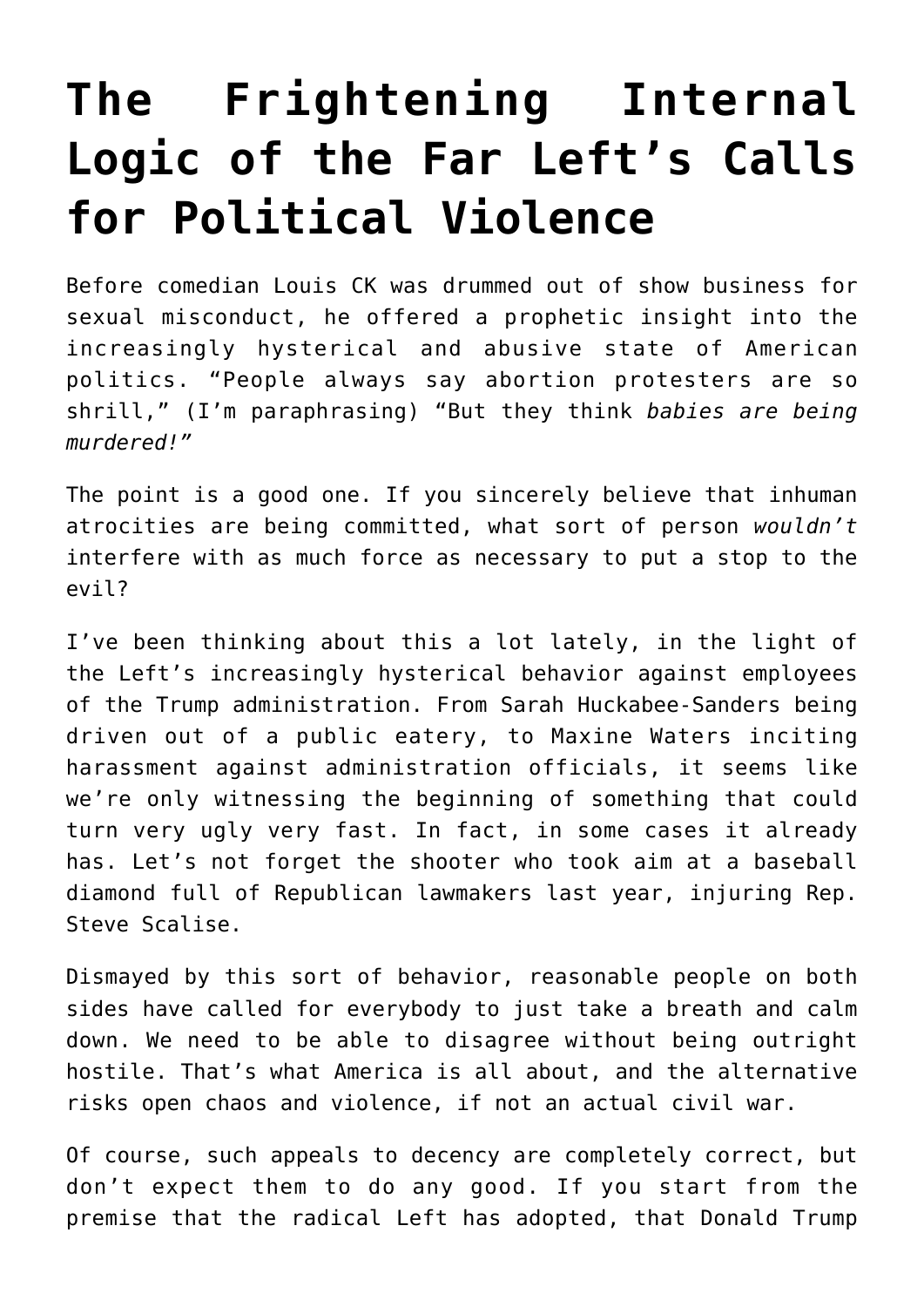is the reincarnation of Adolf Hitler poised to bring about the end of all things good and wholesome, their actions make perfect sense.

Suppose, knowing what you know now, you found yourself transported to Germany in the early 1930s. How would you respond to Hitler's increasing power? Would you shrug your shoulders and say "I don't like the guy, but there's always next election" or would you pull out all the stops to prevent the holocaust before 6 million people were brutally executed? I can't imagine any sane person choosing the former course of action. It would be a moral imperative to stop the Nazi Party in its tracks by any means necessary, and any calls from the German media to chill out and treat people decently would be seen as irrelevant at best, and actively antagonistic at worst.

This is the situation America finds itself in today. Not that Trump is Hitler, but that a large number of people are completely convinced that he is. The administration's immigration policy (which I personally find abhorrent) is viewed as an atrocity equivalent to concentration camps. Never mind that the policy precedes the Trump administration, and never mind that the president who put Japanese Americans in *actual* concentration camps is routinely lauded as the greatest ever. Facts are flimsy things in the face of *beliefs. G*iven those beliefs, what can the rest us say to talk the rabblerousers down off the ledge? I'm open to ideas.

This internal logic is what makes the current situation so scary and so dangerous. It would be one thing if a fringe political group were acting irrationally. But from the point of view of people like Maxine Waters, harassing and even initiating violence against people who are enabling Trump to carry out his plans is *the most rational response.*

This is how holy wars start. Each side becomes so convinced that their opponents are the embodiment of evil, that violence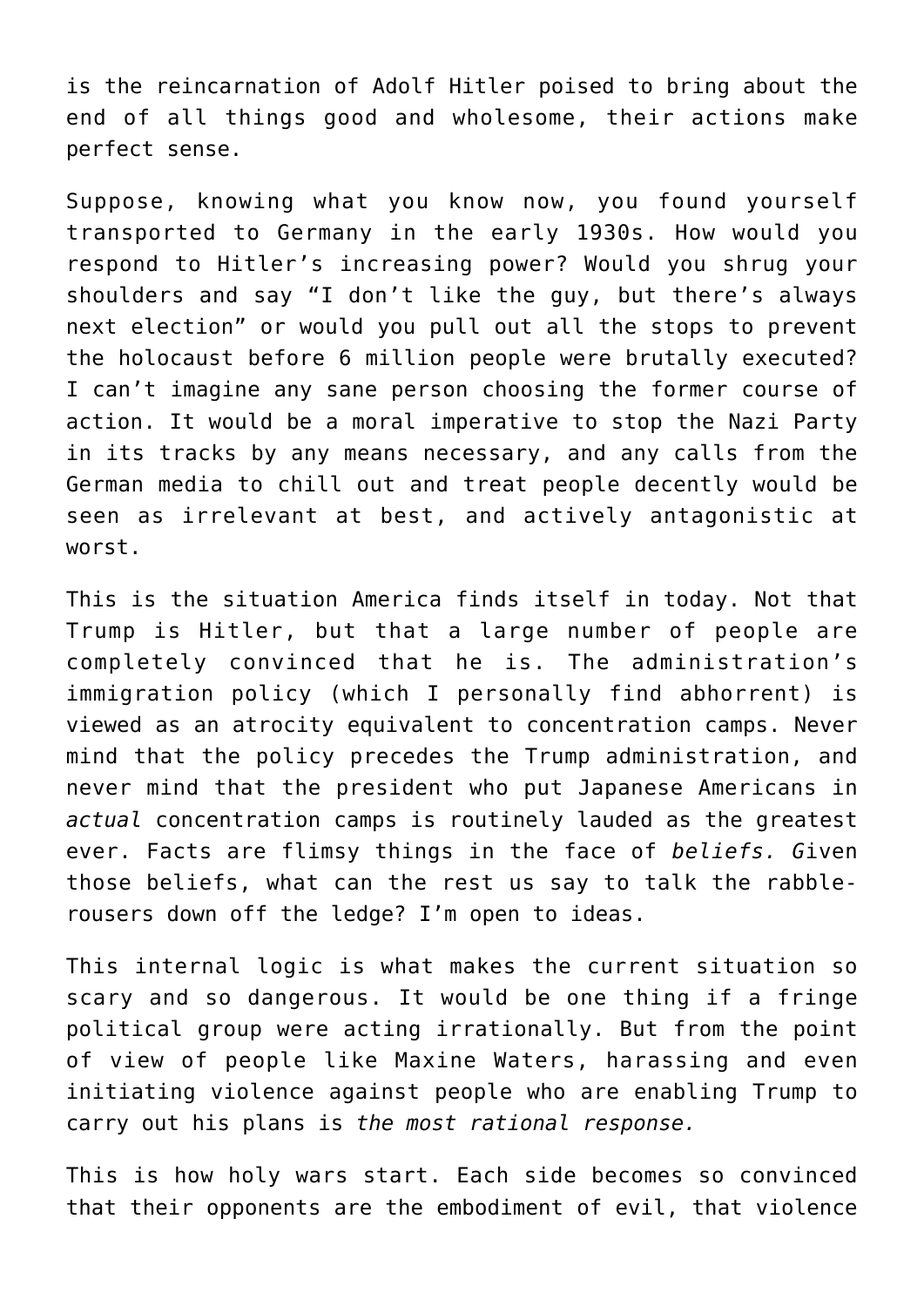against them not only becomes morally permissible, but morally imperative, and anyone who refuses to help becomes complicit with the armies of darkness.

I've never been a fan of Donald Trump. I didn't vote for him in 2016, and I won't vote for him in 2020, but neither do I think he's the antichrist about to bring about the end of days. The difficulty is, how do we convince Americans on the verge of revolution that the president is just another flawed politician with some policies that are good, and some that are very bad?

I don't know if it's possible. Perhaps if Donald Trump were to leave office or lose his next election, things might get better, but I'm not so sure. The last few years of the Bush administration were marked by almost as much rage and hyperbole as we see now, spawning the phrase "Bush Derangement Syndrome." It's possible that *any* Republican who takes the White House will be made to symbolically fill the role of history's worst dictator by Democratic partisans.

I regret to say that I don't know what the solution is, but somebody better come up with one soon. When people who believe they have the moral high ground continue to suffer defeats, losing the House, the Senate, the Presidency, and now a second Supreme Court Justice, we can expect them to react like a cornered animal, lashing out at the pure injustice of it all.

As always, I suspect the answer involves more communication. The more we talk to one another, the more we realize that the people who disagree with us about politics are seldom supporters of actual genocide. Most of them turn out to be pretty decent people, in fact. But of course, communication is a two way street, and it does no good to talk if no one is willing to listen. I only hope that the time for listening is not over, and that we can reach some sort of an understanding as a nation before more people get hurt. This country can survive Donald Trump's presidency, but only if we, the people,